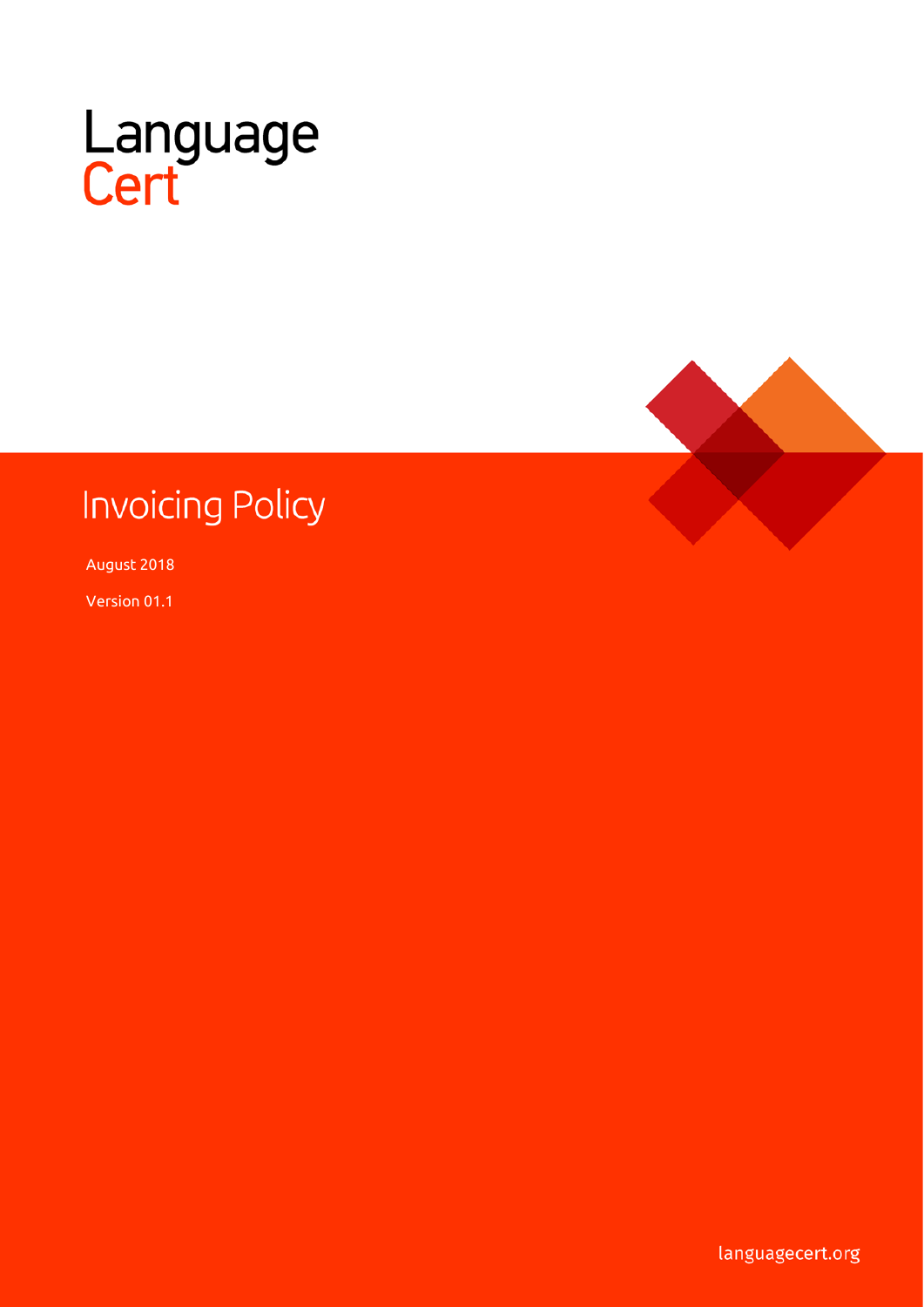### **Introduction**

LanguageCert is an Awarding Organisation responsible for developing International ESOL qualifications and monitoring their quality, approving and quality assuring Centres that deliver its examinations, performing assessments and issuing results and certificates to successful candidates.

LanguageCert sells examinations and other services (e.g. approval) to Centres directly and also relies exclusively on its sales & marketing partners, namely PeopleCert UK Ltd., PeopleCert International S.A. and PeopleCert Hellas S.A., each of which buys from LanguageCert and sells to approved Centres in its designated territories, with the relationship between LanguageCert and each partner company being underpinned by specific Service Level Agreements. Each LanguageCert sales and marketing partner must adhere to the fees set out in the LanguageCert price list when selling to approved Centres. Fees to Centres will be reviewed annually by LanguageCert, with a general increase not exceeding inflation. Official Price Lists will be made available in October each year, for implementation on 1st January of the following year.

Our aim is to have a pricing structure and associated invoicing arrangements that are:

- Fair and appropriate and provide value for money for Centres;
- Clear and transparent, with no hidden costs or details

#### **Review arrangements**

We will review the policy and its associated procedures annually as part of our selfevaluation arrangements and revise them when necessary in response to customer or regulatory feedback. If you would like to feed back any views, please contact us via the details provided in LanguageCert's "Contact Us Guide".

# **Our Approach for Centres Invoiced by LanguageCert**

LanguageCert will invoice Centres for exams and services provided, adhering to the fees set out in the LanguageCert Price List which is made available to all potential purchasers. Centres will be invoiced by LanguageCert after an exam has been conducted, unless alternative arrangements have been agreed. The invoice will be sent to the Centre's Accounting Department, unless the Centre informs otherwise [a Centre can change who the invoices must be sent to by contacting their Business Development Associate (BDA).]

Each invoice will contain details of:

- The product/service being provided
- The payment method and bank account details as required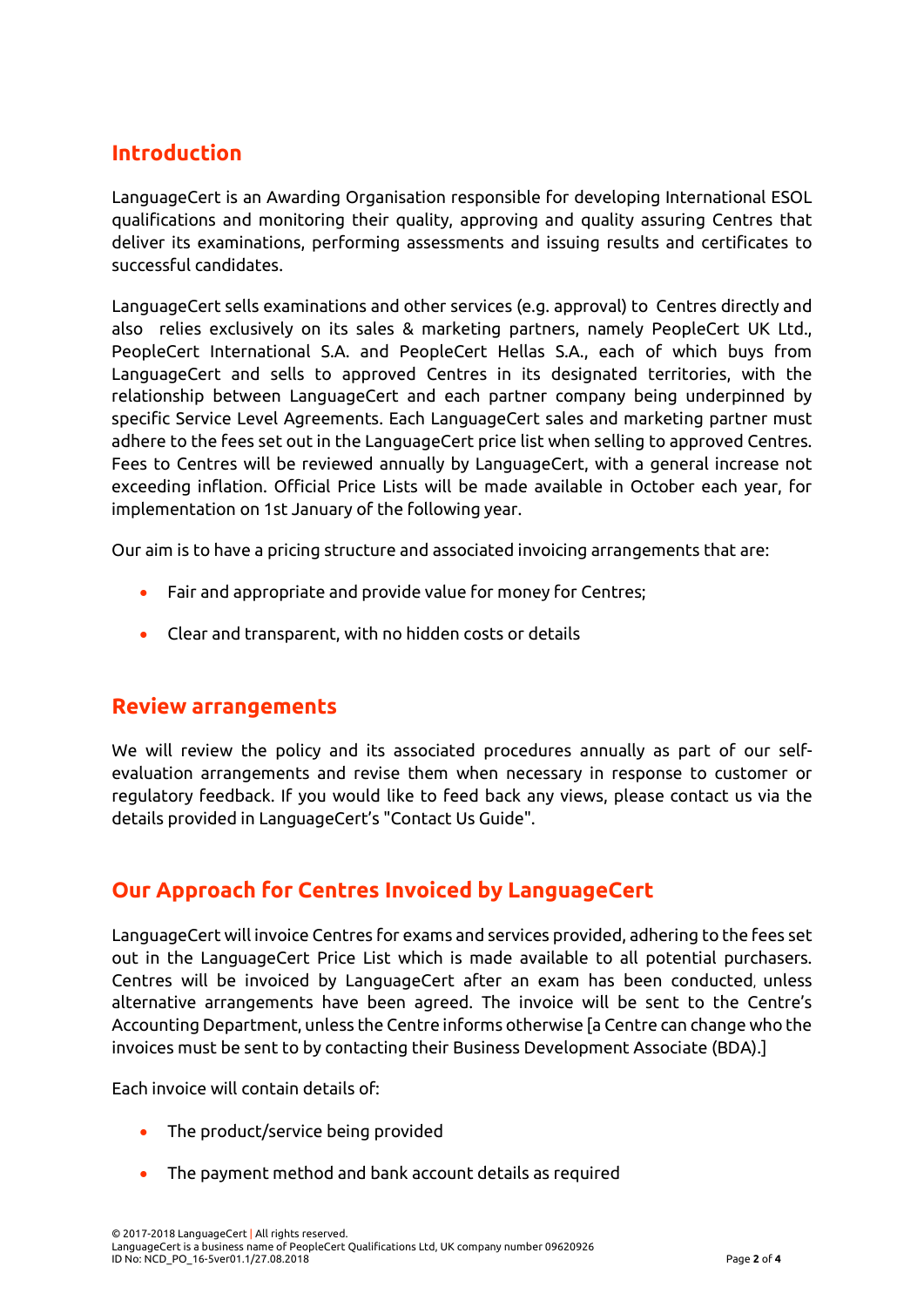- The VAT amount (unless the Centre has advised that it is VAT-exempt and has provided appropriate proof of exemption)
- Payment terms

Upon receipt of the invoice, payment should be received by the beneficiary within 30 calendar days of the invoice issue date. On receipt of payment, the beneficiary will update its records to show that full payment has been received and ensure the invoice is appropriately filed.

Failure to pay due invoices may result in services and/or products being phased out and/or withdrawn from Centres.

LanguageCert understands and will exercise its right to claim interest and compensation for debt recovery costs under the late payment legislation if they are not paid according to the agreed terms. Records of all invoices issued and received will be kept for a period of ten years.

# **Our Approach for Centres Invoiced by LanguageCert's Sales & Marketing Partners**

Each of LanguageCert's sales & marketing partners will invoice Centres for exams and services provided, adhering to the fees set out in the LanguageCert Price List which is made available to all potential purchasers.

Centres will be invoiced by the sales and marketing partner after an exam has been conducted, unless alternative arrangements have been agreed. The invoice will be sent to the Centre's Accounting Department, unless the Centre informs otherwise [a Centre can change who the invoices must be sent to by contacting their Business Development Associate (BDA).]

Each invoice will contain details of:

- The product/service being provided
- The payment method and bank account details as required
- The VAT amount (unless the Centre has advised that it is VAT-exempt and has provided appropriate proof of exemption)
- Payment terms

Upon receipt of the invoice, payment should be received by the beneficiary within 30 calendar days of the invoice issue date. On receipt of payment, the beneficiary will update its records to show that full payment has been received and ensure the invoice is appropriately filed.

Failure to pay due invoices may result in services and/or products being phased out and/or withdrawn from Centres.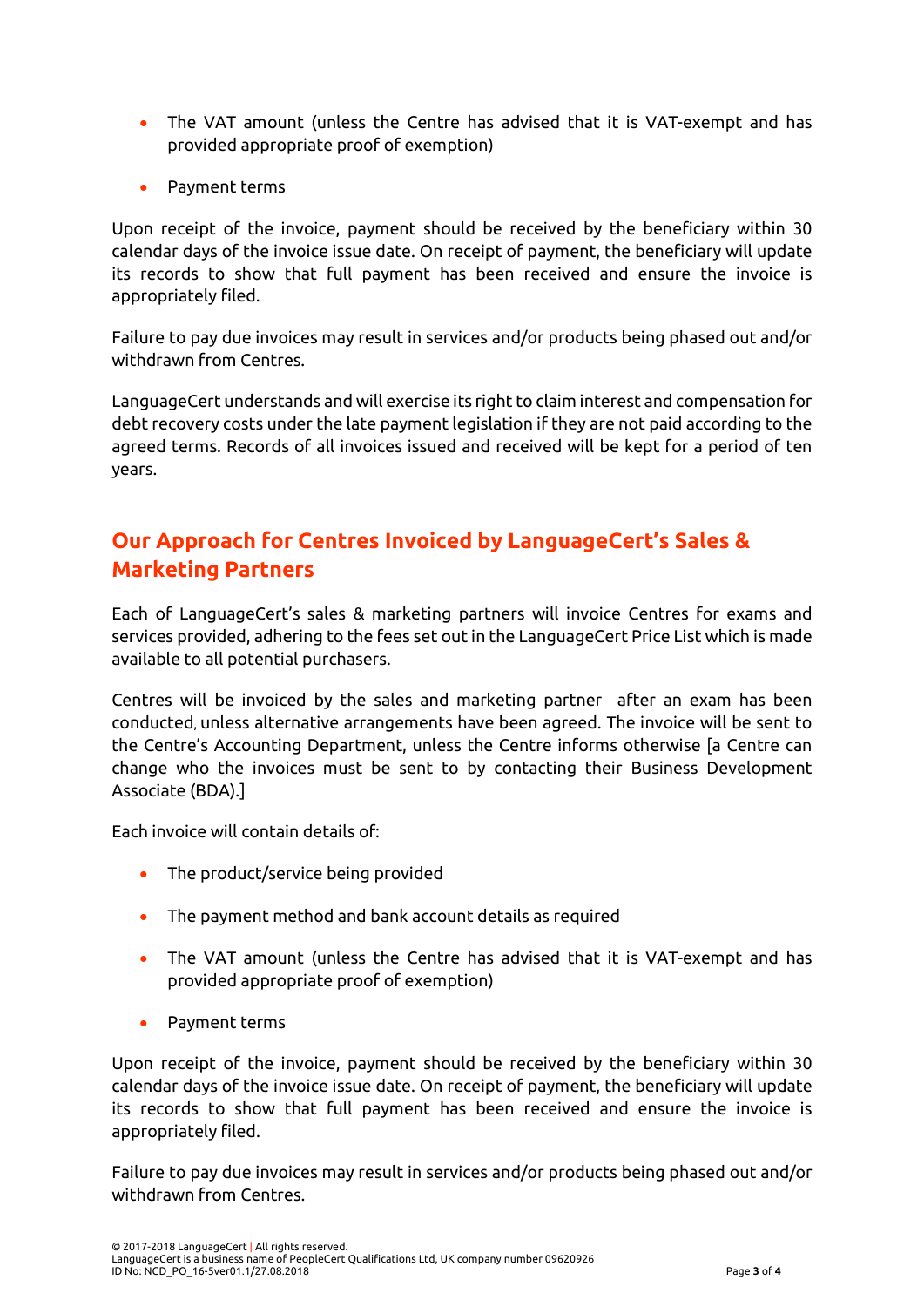Each sales & marketing partner understands and will exercise its right to claim interest and compensation for debt recovery costs under the late payment legislation if they are not paid according to the agreed terms. Records of all invoices issued and received will be kept for a period of ten years.

# **Our Approach for Invoicing Sales & Marketing Partners**

LanguageCert will invoice its sales & marketing partners monthly for any amounts due. Sales & marketing partners are responsible for ensuring timely payment of invoices issued by LanguageCert within 30 days of the invoice issue date, in accordance with their respective Service Level Agreement.

Each invoice to LanguageCert's sales and marketing partners will contain details of:

- The product/service being provided
- The payment method and bank account details as required
- The VAT amount (unless the product and/or service is VAT exempt)
- LanguageCert's payment terms

LanguageCert understands and will exercise its right to claim interest and compensation for debt recovery costs under the late payment legislation if it is not paid according to the agreed terms.

#### **Records**

We will keep records of all invoices issued and received for a period ten years, should a Centre or other relevant parties (such as the regulators) wish to be provided with an auditable trail of transactions.

#### **Contact us**

For any queries about the contents of the policy, please contact us by using the channels described in the "Contact Us Guide".